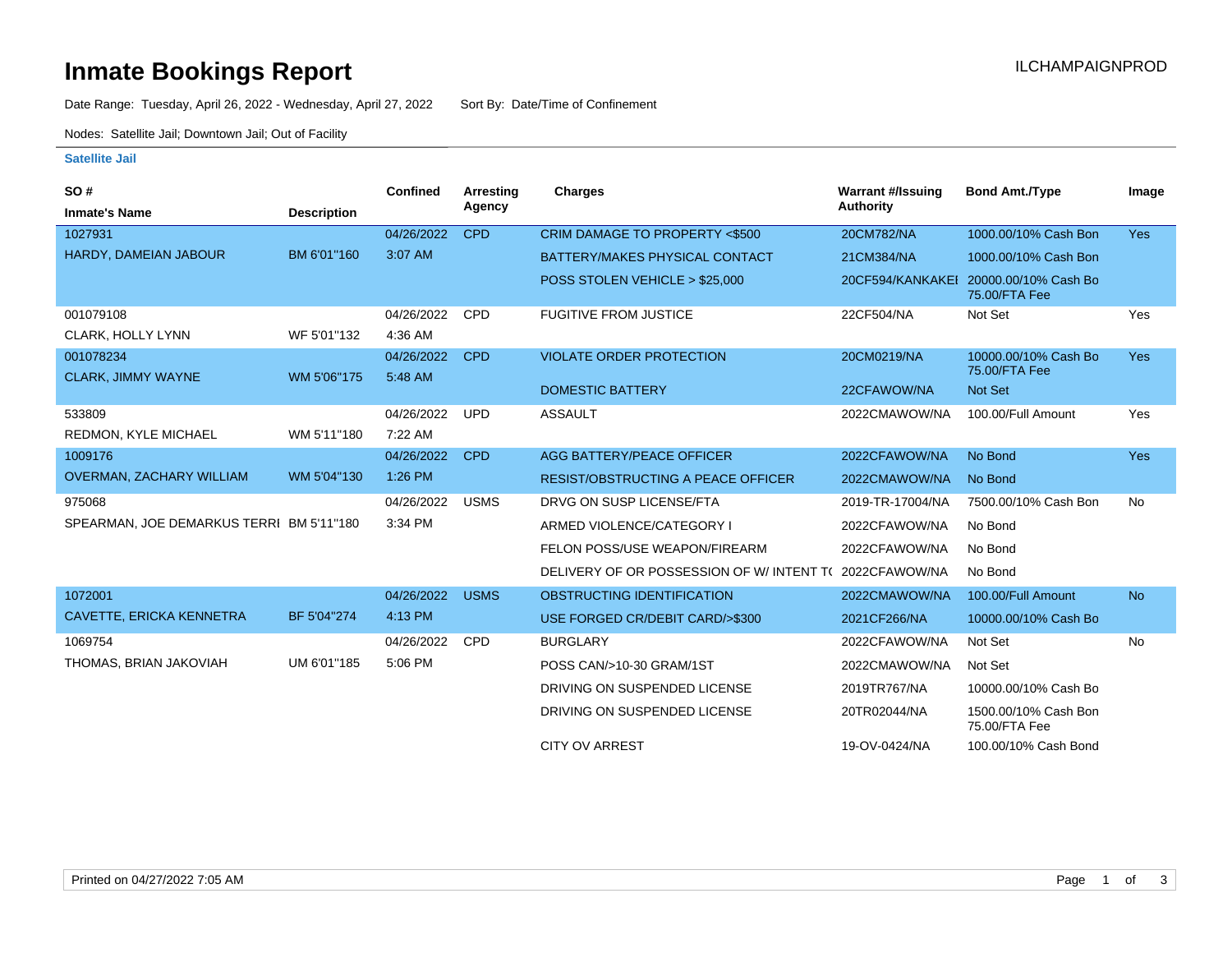# **Inmate Bookings Report Inmate Bookings Report**

Date Range: Tuesday, April 26, 2022 - Wednesday, April 27, 2022 Sort By: Date/Time of Confinement

Nodes: Satellite Jail; Downtown Jail; Out of Facility

#### **Satellite Jail**

| <b>SO#</b>                 |                    | Confined   | Arresting   | <b>Charges</b>                            | <b>Warrant #/Issuing</b> | <b>Bond Amt./Type</b>                  | Image      |
|----------------------------|--------------------|------------|-------------|-------------------------------------------|--------------------------|----------------------------------------|------------|
| <b>Inmate's Name</b>       | <b>Description</b> |            | Agency      |                                           | <b>Authority</b>         |                                        |            |
| 001077235                  |                    | 04/26/2022 | <b>UPD</b>  | POSSESSING A CONTROLLED SUBSTANCE         | 2022CFAWOW/NA            | Not Set                                | <b>No</b>  |
| <b>WHITLEY, CHARLES</b>    | BM 5'09"170        | 6:11 PM    |             | DRIVING/NEVER ISSUED LICENSE              | 2021TR6377/NA            | 1500.00/10% Cash Bon                   |            |
|                            |                    |            |             | POSS AMT CON SUB EXCEPT(A)/(D)            | 2020CF1077/NA            | 10000.00/10% Cash Bo                   |            |
|                            |                    |            |             | CANC/REVOKE/SUSPEND REGIS/IL              | 2021TR8937/NA            | 1500.00/10% Cash Bon                   |            |
|                            |                    |            |             | <b>WARRANT OUT OF COUNTY</b>              | 20TR10761/NA             | 3000.00/10% Cash Bon                   |            |
|                            |                    |            |             | <b>WARRANT OUT OF COUNTY</b>              | 20TR10760/NA             | 3000.00/10% Cash Bon                   |            |
|                            |                    |            |             | <b>WARRANT OUT OF COUNTY</b>              | 20CM646/NA               | 5000.00/10% Cash Bon                   |            |
| 1064590                    |                    | 04/26/2022 | <b>UPD</b>  | OPERATE UNINSURED MTR VEHICLE             | 2022TRAWOW/NA            | Not Set                                | Yes        |
| GIPSON, JERRION CONTREAL   | BM 6'04"225        | 7:43 PM    |             | DISREG OFFL TRAFFIC-CON DEVICE            | 2022TRAWOW/NA            | Not Set                                |            |
|                            |                    |            |             | AGG RECK DRVG/INCLINE/BOD HARM            | 2022CFAWOW/NA            | No Bond                                |            |
| 60613                      |                    | 04/26/2022 | <b>UPD</b>  | FELON POSS/USE WEAPON/FIREARM             | 2022CFAWOW/NA            | No Bond                                | Yes        |
| POINDEXTER, ANTHONY DEVON  | BM 6'02"170        | 8:49 PM    |             | AGG ASLT PEACE OFF/FIRE/ER WRK            | 2022CFAWOW/NA            | <b>Not Set</b>                         |            |
| 1074261                    |                    | 04/26/2022 | <b>TOPD</b> | <b>RESIST/OBSTRUCTING A PEACE OFFICER</b> | 22CFAWOW/NA              | Not Set                                | No         |
| WILSEY, LONNIE LEE         | WM 5'06"152        | 9:47 PM    |             |                                           |                          |                                        |            |
| 1071294                    |                    | 04/26/2022 | <b>TOPD</b> | THEFT CON INTENT <\$500 PRIOR             | 2018CF1673/NA            | 2500.00/10% Cash Bon                   | <b>No</b>  |
| MCLAUGHLIN, TYLER MARTIN   | WM 5'07"135        | 9:55 PM    |             |                                           |                          |                                        |            |
| 1065421                    |                    | 04/26/2022 | CCSO        | <b>DOMESTIC BATTERY</b>                   | 2022CMAWOW/NA            | Not Set                                | Yes        |
| MYERS, SARAH LANDSEY       | WF 5'04"140        | 10:36 PM   |             |                                           |                          |                                        |            |
| 56969                      |                    | 04/26/2022 | <b>CCSO</b> | <b>AGG BATTERY/JUDGE/EMT</b>              | 2021CF1292/DILL          | 5000.00/10% Cash Bon                   | <b>Yes</b> |
| LANCE, DANIEL LOWELL, JR   | WM 5'03"140        | 10:59 PM   |             | <b>CIVIL FTA WARRANT</b>                  | 2016F5/SULLIVAN          | 10000.00/10% Cash Bo                   |            |
| 1075241                    |                    | 04/27/2022 | <b>UPD</b>  | RESIST/OBSTRUCTING A PEACE OFFICER        | 2022CMAWOW/NA            | 100.00/Full Amount                     | No         |
| QUICK, JORDAN MICHAEL      | WM 5'08"135        | 12:29 AM   |             | PROBATION VIOLATION                       |                          | 2020CF142/DOUGL/ 5000.00/10% Cash Bon  |            |
| 001079109                  |                    | 04/27/2022 | <b>CPD</b>  | DRIVING ON SUSPENDED LICENSE              |                          | 2021TR680/PIATT C 3000.00/10% Cash Bon | <b>Yes</b> |
| <b>SWAN, CODIE MICHAEL</b> | WM 5'10"200        | 12:37 AM   |             | DRIVING ON SUSPENDED LICENSE              |                          | 2022MT43/PIATT CC 2500.00/10% Cash Bon |            |
|                            |                    |            |             | DRIVING ON SUSPENDED LICENSE              | 2021TR1841/DILL          | 20000.00/10% Cash Bo                   |            |
|                            |                    |            |             | DRIVING ON SUSPENDED LICENSE              | 2020TR5075/DILL          | 20000.00/10% Cash Bo                   |            |
|                            |                    |            |             |                                           |                          |                                        |            |

**Total Satellite . 17**